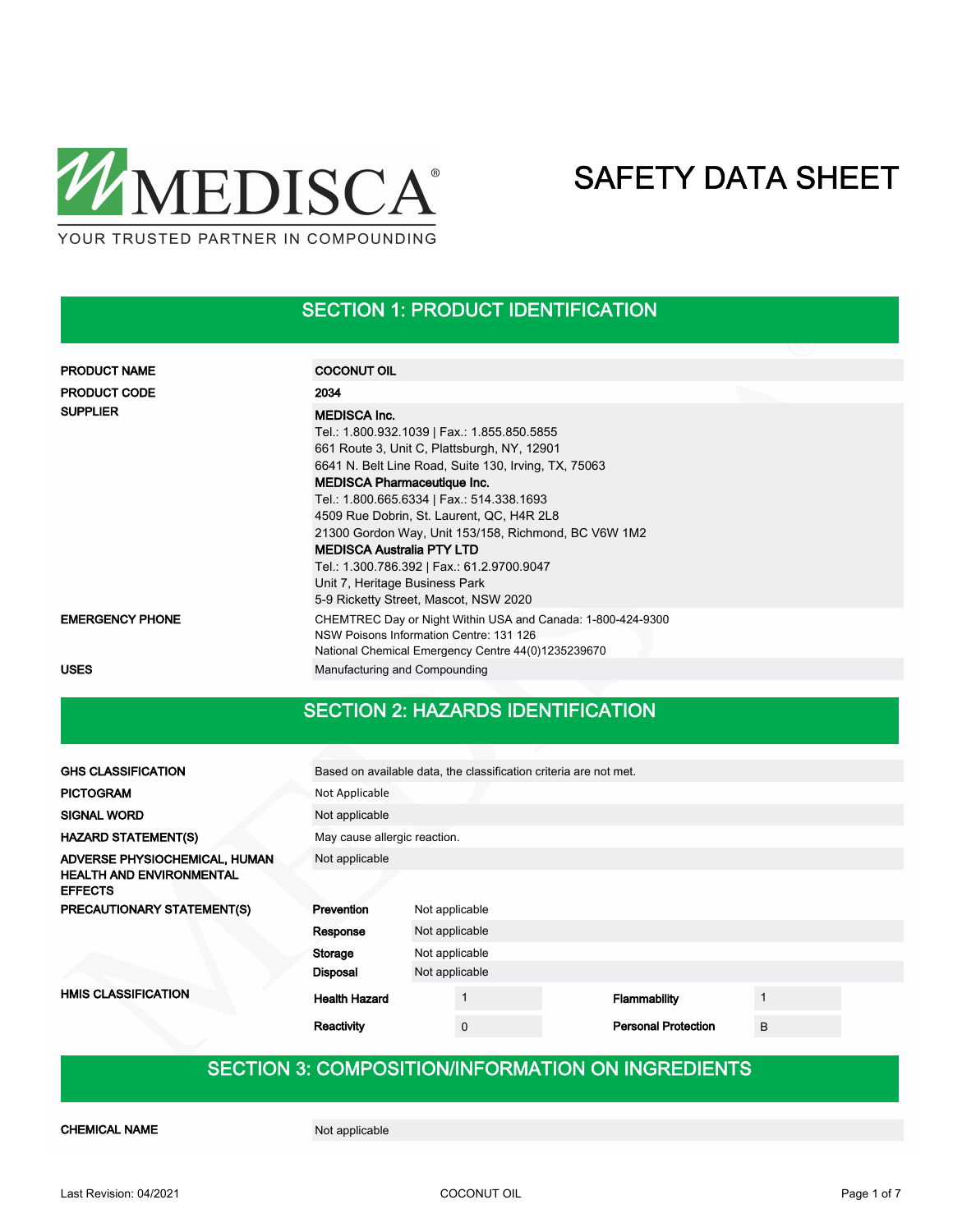

| <b>BOTANICAL NAME</b>       | Cocos nucifera L     |                   |                  |             |
|-----------------------------|----------------------|-------------------|------------------|-------------|
| <b>SYNONYM</b>              | Not applicable       |                   |                  |             |
| <b>CHEMICAL FORMULA</b>     | Not applicable       |                   |                  |             |
| <b>CAS NUMBER</b>           | 8001-31-8            |                   |                  |             |
| <b>ALTERNATE CAS NUMBER</b> | Not applicable       |                   |                  |             |
| <b>MOLECULAR WEIGHT</b>     | Not applicable       |                   |                  |             |
| <b>COMPOSITION</b>          | <b>CHEMICAL NAME</b> | <b>CAS NUMBER</b> | <b>EC NUMBER</b> | % BY WEIGHT |
|                             | <b>COCONUT OIL</b>   | 8001-31-8         | 232-282-8        | 100         |

There are no additional ingredients present which, within the current knowledge of the supplier and in the concentrations applicable, are classified as health hazards and hence require reporting in this section. NOTES Natural Vegetable Oil High in Triglyceride of Fatty Acids

### SECTION 4: FIRST-AID MEASURES

| IN CASE OF EYE CONTACT      | Flush with copious amounts of water for 15 minutes, separating eyelids with fingers. If irritation persists seek<br>medical aid.                                                                         |
|-----------------------------|----------------------------------------------------------------------------------------------------------------------------------------------------------------------------------------------------------|
| IN CASE OF SKIN CONTACT     | Not expected to be a hazard under anticipated conditions of normal use. Wash with soap & water for 15<br>minutes. If irritation persists seek medical aid.                                               |
| <b>IF SWALLOWED</b>         | Not expected to be a hazard under anticipated conditions of normal use. Call a physician. Wash out mouth with<br>water. Do not induce vomiting without medical advice.                                   |
| <b>IF INHALED</b>           | Not expected to be a hazard under anticipated conditions of normal use. Remove to fresh air. If not breathing,<br>give artificial respiration. If breathing is difficult, give oxygen. Call a physician. |
| <b>SYMPTOMS AND EFFECTS</b> | Not expected to present a significant hazard under anticipated conditions of normal use.                                                                                                                 |

### SECTION 5: FIREFIGHTING MEASURES

| <b>SPECIFIC HAZARDS ARISING FROM</b><br>THE CHEMICAL           | Not applicable                                                                                                                                                                             |
|----------------------------------------------------------------|--------------------------------------------------------------------------------------------------------------------------------------------------------------------------------------------|
| <b>FLAMMABLE PROPERTIES</b>                                    | May be combustible at high temperature                                                                                                                                                     |
| <b>HAZARDOUS COMBUSTION PRODUCTS</b>                           | Under fire conditions, hazardous fumes will be present.                                                                                                                                    |
| <b>SUITABLE &amp; UNSUITABLE</b><br><b>EXTINGUISHING MEDIA</b> | <b>Small fire:</b> dry chemical, CO <sub>2</sub> or water spray. Large fire: dry chemical, CO <sub>2</sub> , alcohol resistant foam or water<br>spray. Do not get water inside containers. |
| <b>PROTECTIVE EQUIPMENT AND</b>                                | Wear self-contained breathing apparatus and protective clothing to prevent contact with skin and eyes.                                                                                     |

## SECTION 6: ACCIDENTAL RELEASE MEASURES

| PERSONAL PRECAUTIONS                                    | Wear respiratory protection. Avoid breathing vapours, mist or gas. Ensure adequate ventilation. Evacuate<br>personnel to safe areas. |
|---------------------------------------------------------|--------------------------------------------------------------------------------------------------------------------------------------|
| <b>METHODS &amp; MATERIAL FOR</b><br><b>CONTAINMENT</b> | On land, sweep or shovel into suitable containers.                                                                                   |

PRECAUTIONS FOR FIREFIGHTERS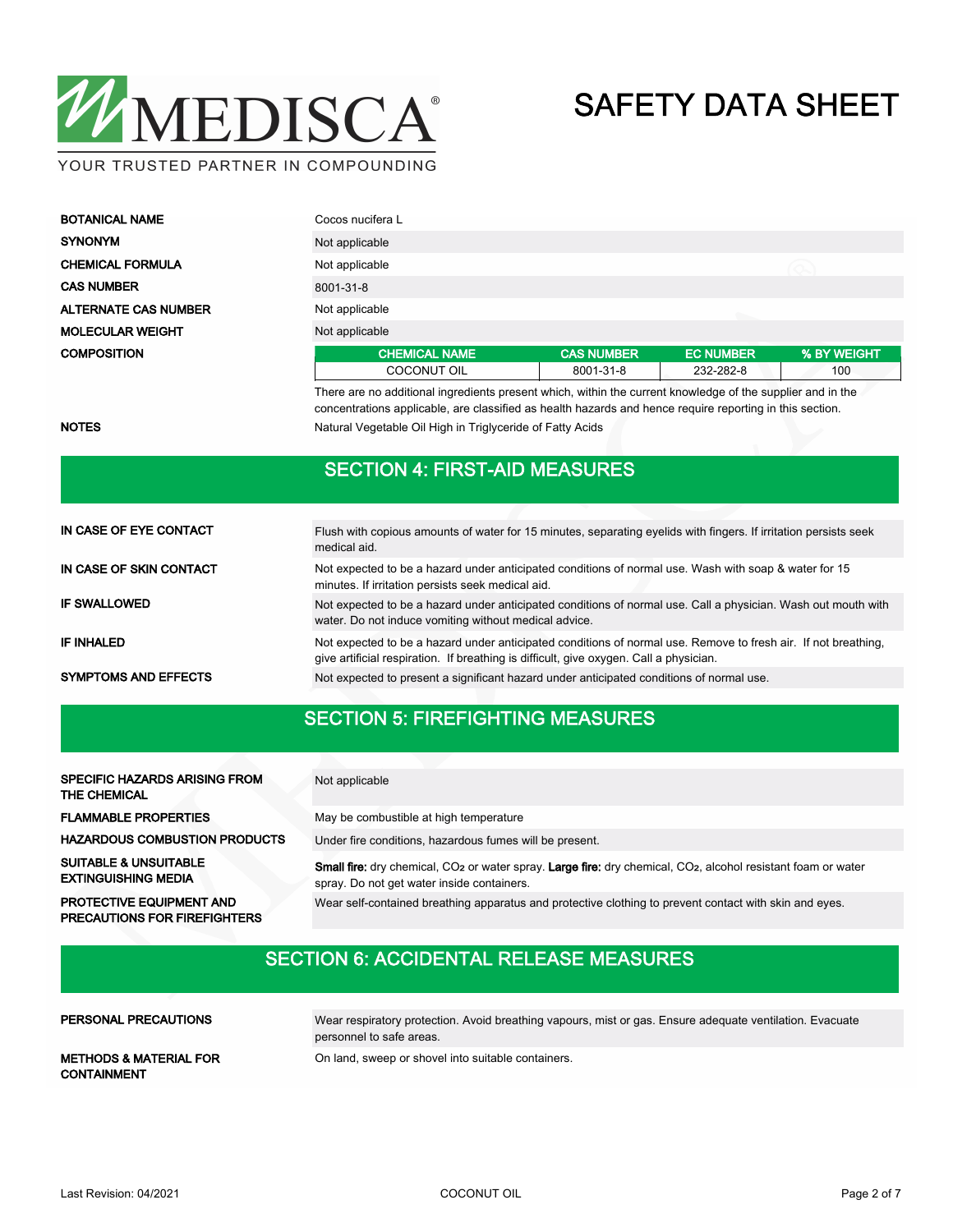

YOUR TRUSTED PARTNER IN COMPOUNDING

### CLEANUP PROCEDURE

Do not touch damaged containers or spilled material unless wearing appropriate protective clothing. Wear respirator, chemical safety goggles, rubber boots and heavy rubber gloves. Stop leak if you can do it without risk. Prevent entry into waterways, sewers, basements or confined areas. Shut off all sources of ignition. Evacuate the area. If necessary, employ water fog to disperse the vapors. Absorb the matter with compatible vermiculite or other absorbing material. Place in a suitable container and retain for disposal. Ventilate and clean the affected area. Do not flush into sewerage system or to drains.

REFERENCE TO OTHER SECTIONS See Section 7 for information on safe handling. See Section 8 for information on personal protection equipment. See Section 13 for disposal information.

### SECTION 7: HANDLING AND STORAGE

| <b>PRECAUTIONS FOR SAFE HANDLING</b> | Do not inhale. Avoid contact with eyes, skin and clothing. Avoid prolonged or repeated exposure. Wash<br>thoroughly after handling. Store away from incompatible materials, in a well-ventilated area. Eliminate all<br>sources of ignition. Store in accordance with local regulations. Do not store in unlabeled containers.<br>Containers that have been opened must be carefully resealed and kept upright to prevent leakage. Use<br>appropriate containment to avoid environmental contamination. |  |  |  |  |
|--------------------------------------|---------------------------------------------------------------------------------------------------------------------------------------------------------------------------------------------------------------------------------------------------------------------------------------------------------------------------------------------------------------------------------------------------------------------------------------------------------------------------------------------------------|--|--|--|--|
| <b>CONDITIONS FOR SAFE STORAGE</b>   | Store away from incompatible materials, in a well-ventilated area. Eliminate all sources of ignition. Store in<br>accordance with local regulations. Do not store in unlabeled containers. Containers that have been opened<br>must be carefully resealed and kept upright to prevent leakage. Use appropriate containment to avoid<br>environmental contamination.                                                                                                                                     |  |  |  |  |
| STORAGE CONDITIONS                   | Store in original container, tightly sealed, protected from direct sunlight and moisture.                                                                                                                                                                                                                                                                                                                                                                                                               |  |  |  |  |
| <b>SPECIFIC END USE(S)</b>           | See Section 1                                                                                                                                                                                                                                                                                                                                                                                                                                                                                           |  |  |  |  |

### SECTION 8: EXPOSURE CONTROLS/ PERSONAL PROTECTION

|               | 01101111041 1 141110. 0000110 1 OIL<br>$V = T. V V I V I V$ |     |                               |     |                   |            |                 |              |                                                         |
|---------------|-------------------------------------------------------------|-----|-------------------------------|-----|-------------------|------------|-----------------|--------------|---------------------------------------------------------|
|               | Limit value-8 hours<br>Country                              |     | <b>Limit value-Short Term</b> |     | <b>IDLH</b>       | <b>REL</b> | <b>Advisory</b> | <b>Notes</b> |                                                         |
|               |                                                             | ppm | mg/m <sup>3</sup>             | ppm | mg/m <sup>3</sup> |            |                 |              |                                                         |
| <b>OSHA</b>   | <b>USA</b>                                                  | N/L | N/L                           | N/L | N/L               | N/L        | N/L             | N/A          | N/A                                                     |
| <b>ACGIH</b>  | <b>USA</b>                                                  | N/L | N/L                           | N/L | N/L               | N/L        | N/L             | N/A          | N/A                                                     |
| <b>NIOSH</b>  | <b>USA</b>                                                  | N/L | N/L                           | N/L | N/L               | N/L        | N/L             | N/A          | N/A                                                     |
| <b>WEEL</b>   | <b>USA</b>                                                  | N/L | N/L                           | N/L | N/L               | N/L        | N/L             | N/A          | N/A                                                     |
| <b>HSIS</b>   | Australia                                                   | N/L | N/L                           | N/L | N/L               | N/L        | N/L             | N/A          | N/A                                                     |
| <b>HSE</b>    | <b>UK</b>                                                   | N/L | N/L                           | N/L | N/L               | N/L        | N/L             | N/A          | N/A                                                     |
| <b>GESTIS</b> | Germany (AGS)                                               | N/L | 5(1)                          | N/L | N/L               | N/L        | N/L             | N/A          | (1) Respirable fraction (2) 15<br>minutes average value |
| <b>GESTIS</b> | Germany (DFG)                                               | N/L | 5(1)                          | N/L | N/L               | N/L        | N/L             | N/A          | (1) Respirable fraction (2) 15<br>minutes average value |
| <b>GESTIS</b> | Switzerland                                                 | N/L | 5(1)                          | N/L | N/L               | N/L        | N/L             | N/A          | (1) Inhalable fraction                                  |

### Chemical Name: COCONUT OIL CAS #: 8001-31-8

N/L = Not listed ; N/A = Not Available

PELs are 8-hour TWAs = Limit value - Eight hours

Ceiling or Short-Term TWA = STEL = Limit value - Short term

EXPOSURE GUIDELINES

Consult local authorities for provincial or state exposure limits. Particulates not otherwise regulated, respirable fraction: 5 mg/m<sup>3</sup>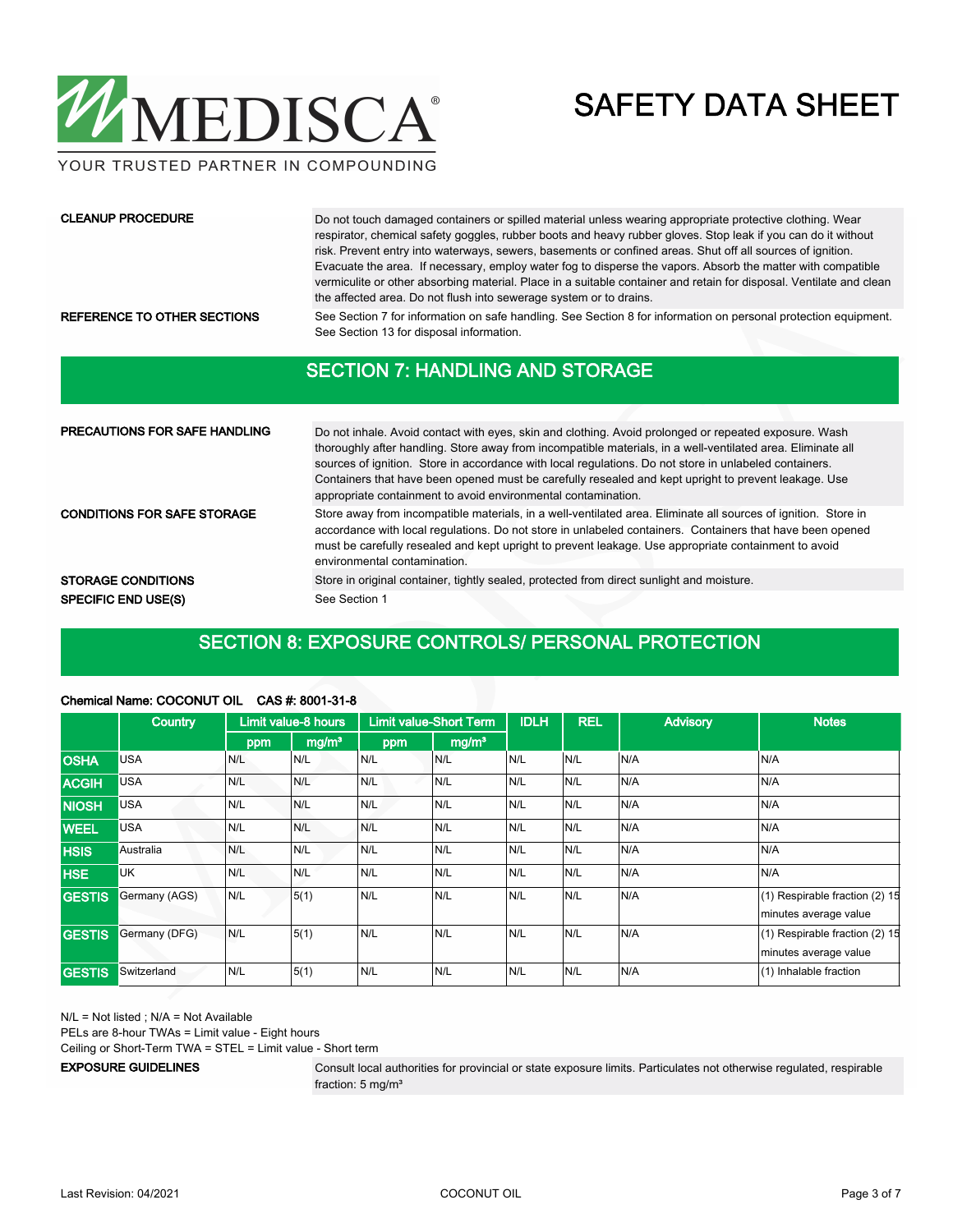

YOUR TRUSTED PARTNER IN COMPOUNDING

### PERSONAL PROTECTIVE EQUIPMENT

Eyes: Wear appropriate protective eyeglasses or chemical safety goggles as described by WHMIS or OSHA's eye and face protection regulations in 29 CFR 1910.133 or European Standard EN166. Skin: Wear appropriate gloves to prevent skin exposure. Clothing: Wear appropriate protective clothing to minimize contact with skin. Respirators: Follow WHMIS or OSHA respirator regulations found in 29 CFR 1910.134 or European Standard EN 149. Use a NIOSH/MSHA or European Standard EN 149 approved respirator if exposure limits are exceeded or if irritation or other symptoms are experienced. Thermal Hazards: For products representing a thermal hazard, appropriate Personal Protective Equipment should be used. SPECIFIC ENGINEERING CONTROLS Not needed for normal use. Operate according to good working practices.

### SECTION 9: PHYSICAL AND CHEMICAL PROPERTIES

| <b>PHYSICAL STATE</b>                      | Liquid/Solid |                                                                                                                                              |  |                                                      |                                    |  |                                                      |                                   |  |  |
|--------------------------------------------|--------------|----------------------------------------------------------------------------------------------------------------------------------------------|--|------------------------------------------------------|------------------------------------|--|------------------------------------------------------|-----------------------------------|--|--|
| <b>DESCRIPTION</b>                         |              | Clear, white to light yellow-tan, viscous liquid; white or almost white unctuous solid; with a slight odor.                                  |  |                                                      |                                    |  |                                                      |                                   |  |  |
| <b>SOLUBILITY</b>                          |              | Practically insoluble in water, freely soluble in methylene chloride and in light petroleum, very slightly soluble in ethanol (96 per cent). |  |                                                      |                                    |  |                                                      |                                   |  |  |
| <b>ODOR</b>                                | Slight odor  |                                                                                                                                              |  |                                                      |                                    |  |                                                      |                                   |  |  |
| <b>FLAMMABILITY</b>                        |              | May be combustible at high temperature                                                                                                       |  |                                                      |                                    |  |                                                      |                                   |  |  |
| <b>AUTO-IGNITION</b><br><b>TEMPERATURE</b> |              | Not available                                                                                                                                |  | <b>BOILING POINT</b>                                 | >121 °C, >249.8<br>$\circ$ F       |  | <b>DECOMPOSITION</b><br><b>TEMPERATURE</b>           | Not available                     |  |  |
| <b>EVAPORATION RATE</b>                    |              | Not available                                                                                                                                |  | <b>EXPLOSIVE LIMIT</b>                               | Not available                      |  | <b>FLASH POINT</b>                                   | >93.3 °C, 200 °F                  |  |  |
| log P<br>(OCTANOL-WATER)                   |              | Not available                                                                                                                                |  | <b>LOWER FLAMMABLE/</b><br><b>EXPLOSIVE LIMIT(S)</b> | Not available                      |  | <b>MELTING/FREEZING</b><br><b>POINT</b>              | $(21-25)$ °C,<br>$(69.8 - 77)$ °F |  |  |
| <b>ODOR THRESHOLD</b>                      |              | Not available                                                                                                                                |  | <b>OXIDIZING PROPERTY</b>                            | Not available                      |  | pH                                                   | Not available                     |  |  |
| <b>RELATIVE DENSITY</b><br>$(WATER = 1)$   |              | Not available                                                                                                                                |  | <b>SPECIFIC GRAVITY</b>                              | $0.910 - 0.930$<br>$(25^{\circ}C)$ |  | <b>UPPER FLAMMABLE/</b><br><b>EXPLOSIVE LIMIT(S)</b> | Not available                     |  |  |
| <b>VAPOR DENSITY</b><br>$(AIR = 1)$        |              | 1.0                                                                                                                                          |  | <b>VAPOR PRESSURE</b>                                | Not available                      |  | <b>VISCOSITY</b>                                     | Not available                     |  |  |

The physical data presented above are typical values and should not be construed as a specification.

## SECTION 10: STABILITY AND REACTIVITY

| <b>REACTIVITY</b>                                 | Not established                                                                           |
|---------------------------------------------------|-------------------------------------------------------------------------------------------|
| <b>CHEMICAL STABILITY</b>                         | Stable under recommended storage conditions                                               |
| <b>INCOMPATIBLE MATERIALS</b>                     | Strong oxidants                                                                           |
| <b>HAZARDOUS DECOMPOSITION</b><br><b>PRODUCTS</b> | Toxic fumes of carbon monoxide, carbon dioxide, nitrogen oxides and other gases may occur |
| <b>HAZARDOUS POLYMERIZATION</b>                   | Will not occur                                                                            |
| POSSIBLITY OF HAZARDOUS<br><b>REACTION</b>        | Not established                                                                           |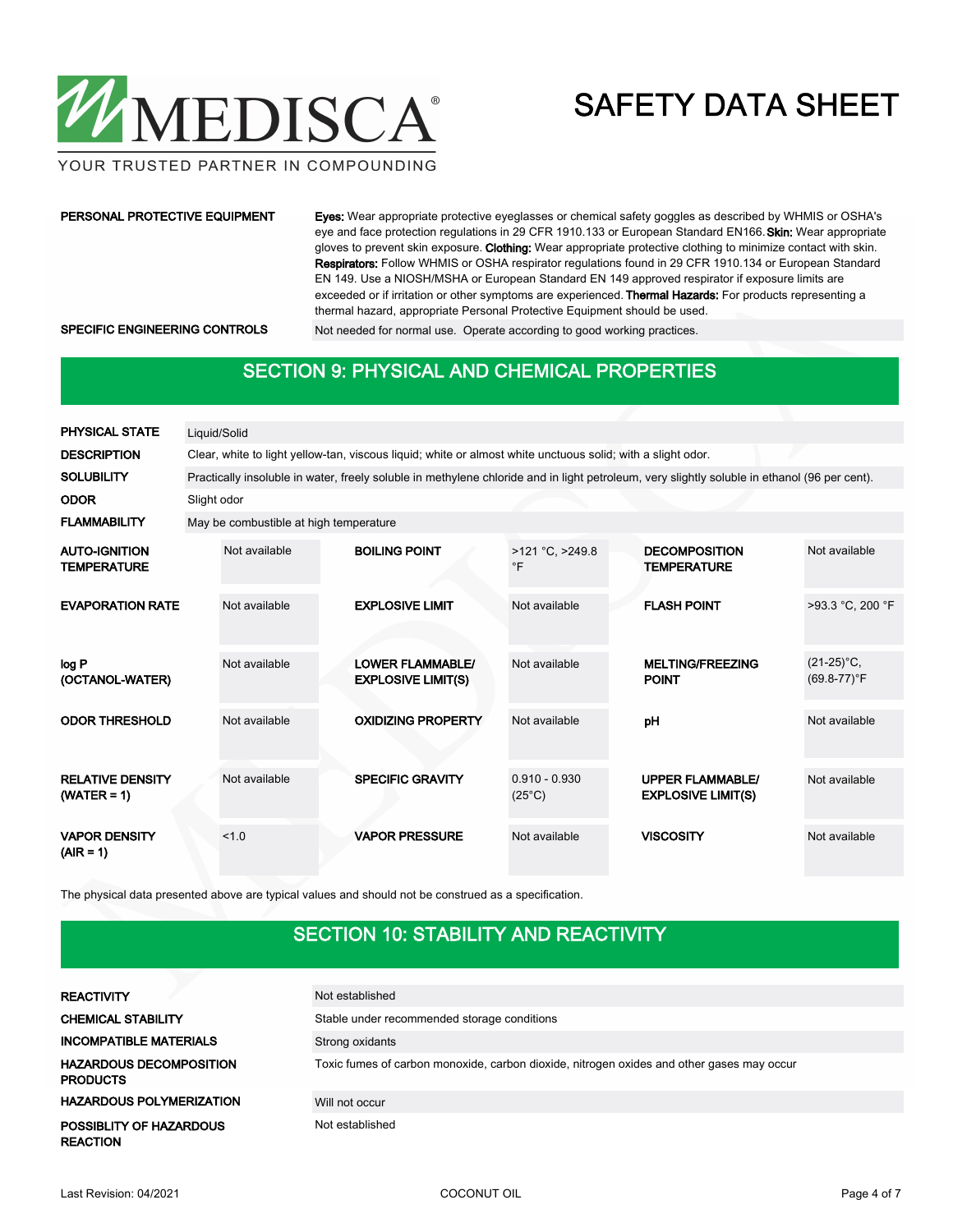

CONDITIONS TO AVOID Moisture, sunlight and extreme temperatures

### SECTION 11: TOXICOLOGICAL INFORMATION

| <b>ACUTE TOXICITY</b>                                               | Oral: Rat: LD50: (mg/kg): Not available<br>Dermal: Rabbit LD50: (mg/kg): Not available<br>Inhalation: Rat: LC50: (mg/L/4hr): Not available                                      |                                                                                                     |  |  |  |  |
|---------------------------------------------------------------------|---------------------------------------------------------------------------------------------------------------------------------------------------------------------------------|-----------------------------------------------------------------------------------------------------|--|--|--|--|
| <b>SKIN CORROSION/IRRITATION</b>                                    | Due to lack of data the classification is not possible.                                                                                                                         |                                                                                                     |  |  |  |  |
| <b>SERIOUS EYE DAMAGE/EYE</b><br><b>IRRITATION</b>                  |                                                                                                                                                                                 | Due to lack of data the classification is not possible.                                             |  |  |  |  |
| <b>RESPIRATORY SENSITIZATION</b>                                    | Sensitivity reactions to coconut products, including coconut oil, have been reported rarely. Cases of anaphylaxis<br>have been reported.                                        |                                                                                                     |  |  |  |  |
| <b>SKIN SENSITIZATION</b>                                           |                                                                                                                                                                                 | Due to lack of data the classification is not possible.                                             |  |  |  |  |
| <b>GERM CELL MUTAGENICITY</b>                                       |                                                                                                                                                                                 | Due to lack of data the classification is not possible.                                             |  |  |  |  |
| <b>CARCINOGENICITY</b>                                              | <b>OSHA</b>                                                                                                                                                                     | COCONUT OIL is not listed.                                                                          |  |  |  |  |
|                                                                     | <b>NTP</b>                                                                                                                                                                      | COCONUT OIL is not listed.                                                                          |  |  |  |  |
|                                                                     | <b>IARC</b>                                                                                                                                                                     | COCONUT OIL is not evaluated.                                                                       |  |  |  |  |
|                                                                     | California<br>This product does not contain any chemicals known to the State of California to cause<br>Proposition 65<br>cancer, birth defects, or any other reproductive harm. |                                                                                                     |  |  |  |  |
| ADDITIONAL CARCINOGENICITY<br><b>INFORMATION</b>                    | Due to lack of data the classification is not possible.                                                                                                                         |                                                                                                     |  |  |  |  |
| <b>REPRODUCTIVE TOXICITY</b>                                        | Due to lack of data the classification is not possible.                                                                                                                         |                                                                                                     |  |  |  |  |
| <b>SPECIFIC TARGET ORGAN TOXICITY -</b><br><b>SINGLE EXPOSURE</b>   | Due to lack of data the classification is not possible.                                                                                                                         |                                                                                                     |  |  |  |  |
| <b>SPECIFIC TARGET ORGAN TOXICITY -</b><br><b>REPEATED EXPOSURE</b> | Due to lack of data the classification is not possible.                                                                                                                         |                                                                                                     |  |  |  |  |
| <b>ASPIRATION HAZARDS</b>                                           | Due to lack of data the classification is not possible.                                                                                                                         |                                                                                                     |  |  |  |  |
| <b>SIGNS AND SYMPTOMS OF</b><br><b>EXPOSURE</b>                     | Not expected to present a significant hazard under anticipated conditions of normal use.                                                                                        |                                                                                                     |  |  |  |  |
| POTENTIAL HEALTH EFFECTS                                            | Inhalation                                                                                                                                                                      | May be harmful if inhaled. May cause respiratory tract irritation.                                  |  |  |  |  |
|                                                                     | Ingestion                                                                                                                                                                       | May be harmful if swallowed.                                                                        |  |  |  |  |
|                                                                     | <b>Skin</b>                                                                                                                                                                     | May be harmful if absorbed through skin. May cause skin irritation. May cause allergic<br>reaction. |  |  |  |  |
|                                                                     | Eyes                                                                                                                                                                            | May cause eye irritation.                                                                           |  |  |  |  |

### SECTION 12: ECOLOGICAL INFORMATION

| <b>TOXICITY</b>                  | EC50: 48 Hr: Crustacea: (mg/L): Not available<br>LC50: 96 Hr: Fish: (mg/L): Not available<br>EC50: 72 or 96 Hr: Algae (or other aqua plants): (mg/L): Not available |
|----------------------------------|---------------------------------------------------------------------------------------------------------------------------------------------------------------------|
| PERSISTENCE AND DEGRADABILITY    | Generally biodegradable.                                                                                                                                            |
| <b>BIOACCUMULATIVE POTENTIAL</b> | Unlikely to bioaccumulate. Contaminated water must be cleared before entering sewerage.                                                                             |
| <b>MOBILITY IN SOIL</b>          | Insoluble in water. Very low water solubility and will form a surface film.                                                                                         |
| <b>OTHER ADVERSE EFFECTS</b>     | Not available                                                                                                                                                       |
|                                  |                                                                                                                                                                     |

This product is not intended to be released into the environment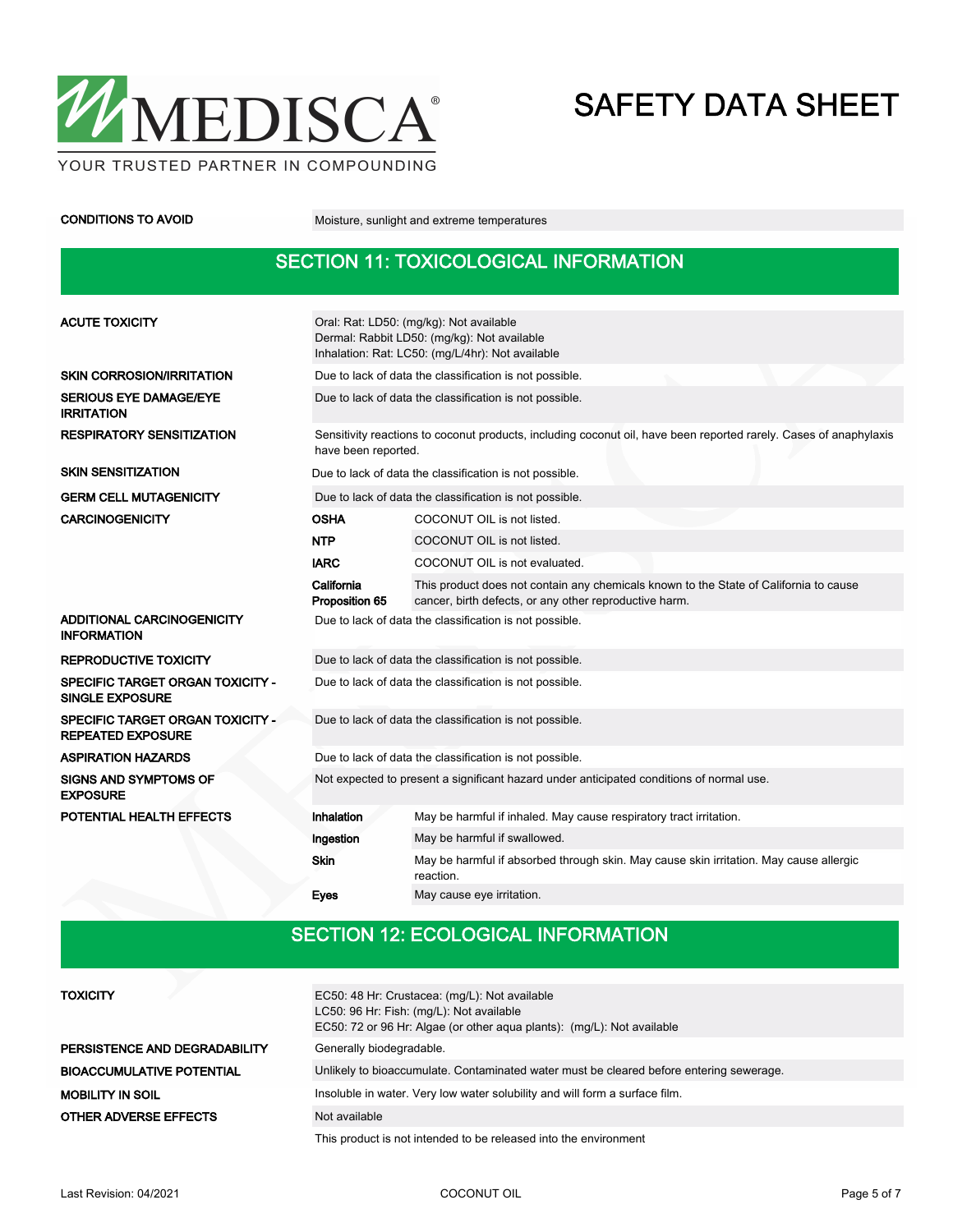

## SECTION 13: DISPOSAL CONSIDERATIONS

WASTE DISPOSAL **Dispose of in accordance with federal / local laws and regulations**. Avoid release into the environment.

### SECTION 14: TRANSPORT INFORMATION

| UN PROPER SHIPPING NAME                                                                            | Not dangerous good |
|----------------------------------------------------------------------------------------------------|--------------------|
| <b>UN NUMBER</b>                                                                                   | Not applicable     |
| <b>CLASS</b>                                                                                       | Not applicable     |
| <b>PACKING GROUP</b>                                                                               | Not applicable     |
| <b>AUSTRALIA</b>                                                                                   |                    |
| <b>HAZCHEM</b>                                                                                     | Not Applicable     |
| <u>EU</u><br>TRANSPORT IN BULK ACCORDING TO<br>ANNEX II OF MARPOL 73/78 AND THE<br><b>IBC CODE</b> | Not listed         |
| <b>ENVIRONMENTAL HAZARDS</b>                                                                       | Not available      |
| SPECIAL SHIPPING INFORMATION                                                                       | Not applicable     |
|                                                                                                    |                    |

### SECTION 15: REGULATORY INFORMATION

### UNITED STATES REGULATIONS

| <b>Chemical Name</b><br>& CAS | <b>CERCLA</b><br><b>40 CFR</b><br>Part 302.4 | <b>SARA (Title III)</b><br><b>40 CFR</b><br>Part 372.65 | <b>Appendix A</b> | EPA 40 CFR Part 355<br><b>Appendix B</b> | <b>Pennsylvania</b> | Right-to-know<br><b>New Jersey</b> | Massachusetts | <b>California</b><br>Prop 65 |
|-------------------------------|----------------------------------------------|---------------------------------------------------------|-------------------|------------------------------------------|---------------------|------------------------------------|---------------|------------------------------|
| COCONUT OIL 8001-31-8         | N/L                                          | N/L                                                     | N/L               | N/L                                      | N/L                 | N/L                                | N/L           | N/L                          |

N/L = Not Listed; X = Listed

### AUSTRALIAN REGULATIONS

| <b>Chemical Name</b><br>& CAS | <b>Poisons and Therapeutic</b><br><b>Goods Requlation</b> | <b>Therapeutic Goods</b><br>Act | Code of Practices -<br><b>Illicit Drug</b><br><b>Precursors</b> |
|-------------------------------|-----------------------------------------------------------|---------------------------------|-----------------------------------------------------------------|
| COCONUT OIL 8001-31-8         | N/L                                                       | N/L                             | N/L                                                             |

N/L = Not Listed

### EU REGULATIONS

| <b>Chemical Name</b><br>& CAS | <b>REACH</b><br><b>ANNEX</b><br><b>IIVX</b> | <b>REACH</b><br><b>ANNEX</b><br>XIV | EC<br>1005/2009 | EC<br>850/2004 | ЕC<br>1107/2009 | EC<br>649/2012 | EC<br>2012/118 |
|-------------------------------|---------------------------------------------|-------------------------------------|-----------------|----------------|-----------------|----------------|----------------|
| COCONUT OIL 8001-31-8         | N/L                                         | N/L                                 | N/L             | N/L            | N/L             | N/L            | N/L            |

 $N/L = Not$  Listed:  $X =$  Listed